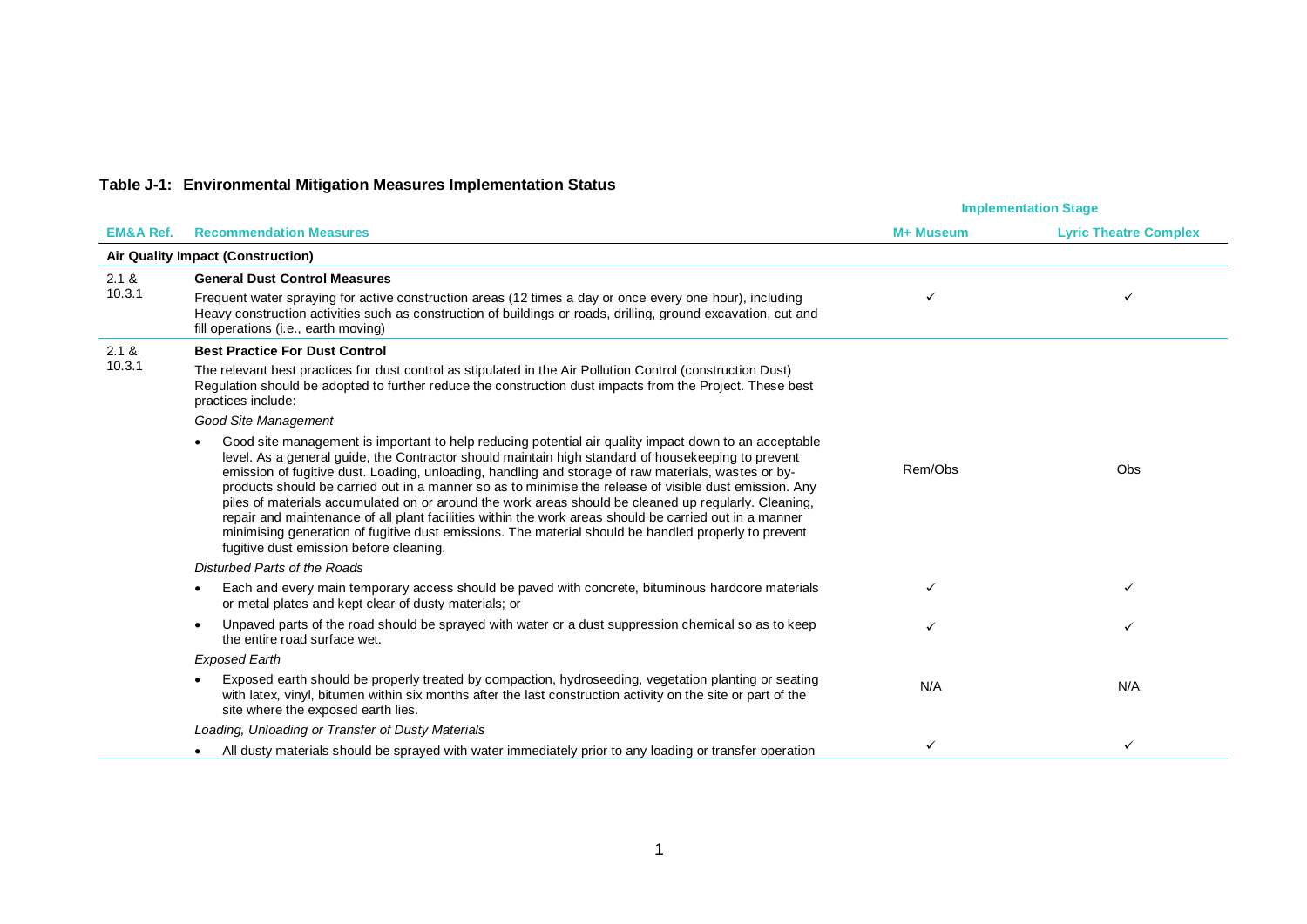|                      |                                                                                                                                                                                                                                                                                                             | <b>Implementation Stage</b> |                              |
|----------------------|-------------------------------------------------------------------------------------------------------------------------------------------------------------------------------------------------------------------------------------------------------------------------------------------------------------|-----------------------------|------------------------------|
| <b>EM&amp;A Ref.</b> | <b>Recommendation Measures</b>                                                                                                                                                                                                                                                                              | M+ Museum                   | <b>Lyric Theatre Complex</b> |
|                      | so as to keep the dusty material wet.                                                                                                                                                                                                                                                                       |                             |                              |
|                      | <b>Debris Handling</b>                                                                                                                                                                                                                                                                                      |                             |                              |
|                      | Any debris should be covered entirely by impervious sheeting or stored in a debris collection area<br>$\bullet$<br>sheltered on the top and the three sides.                                                                                                                                                |                             |                              |
|                      | Before debris is dumped into a chute, water should be sprayed so that it remains wet when it is<br>$\bullet$<br>dumped.                                                                                                                                                                                     | ✓                           | ✓                            |
|                      | <b>Transport of Dusty Materials</b>                                                                                                                                                                                                                                                                         |                             |                              |
|                      | Vehicle used for transporting dusty materials/spoils should be covered with tarpaulin or similar<br>$\bullet$<br>material. The cover should extend over the edges of the sides and tailboards.                                                                                                              |                             |                              |
|                      | Wheel washing                                                                                                                                                                                                                                                                                               |                             |                              |
|                      | Vehicle wheel washing facilities should be provided at each construction site exit. Immediately before<br>leaving the construction site, every vehicle should be washed to remove any dusty materials from its<br>body and wheels.                                                                          |                             | Rem                          |
|                      | Use of vehicles                                                                                                                                                                                                                                                                                             |                             |                              |
|                      | The speed of the trucks within the site should be controlled to about 10km/hour in order to reduce<br>$\bullet$<br>adverse dust impacts and secure the safe movement around the site.                                                                                                                       |                             | ✓                            |
|                      | Immediately before leaving the construction site, every vehicle should be washed to remove any dusty<br>$\bullet$<br>materials from its body and wheels.                                                                                                                                                    |                             | ✓                            |
|                      | Where a vehicle leaving the construction site is carrying a load of dusty materials, the load should be<br>$\bullet$<br>covered entirely by clean impervious sheeting to ensure that the dusty materials do not leak from the<br>vehicle.                                                                   |                             | ✓                            |
|                      | Site hoarding                                                                                                                                                                                                                                                                                               |                             |                              |
|                      | Where a site boundary adjoins a road, street, service lane or other area accessible to the public,<br>$\bullet$<br>hoarding of not less than 2.4m high from ground level should be provided along the entire length of<br>that portion of the site boundary except for a site entrance or exit.             |                             | ✓                            |
| 2.1 &                | Best Practicable Means for Cement Works (Concrete Batching Plant)                                                                                                                                                                                                                                           |                             |                              |
| 10.3.1               | The relevant best practices for dust control as stipulated in the Guidance Note on the Best Practicable<br>Means for Cement Works (Concrete Batching Plant) BPM 3/2(93) should be followed and implemented to<br>further reduce the construction dust impacts of the Project. These best practices include: |                             |                              |
|                      | <b>Exhaust from Dust Arrestment Plant</b>                                                                                                                                                                                                                                                                   |                             |                              |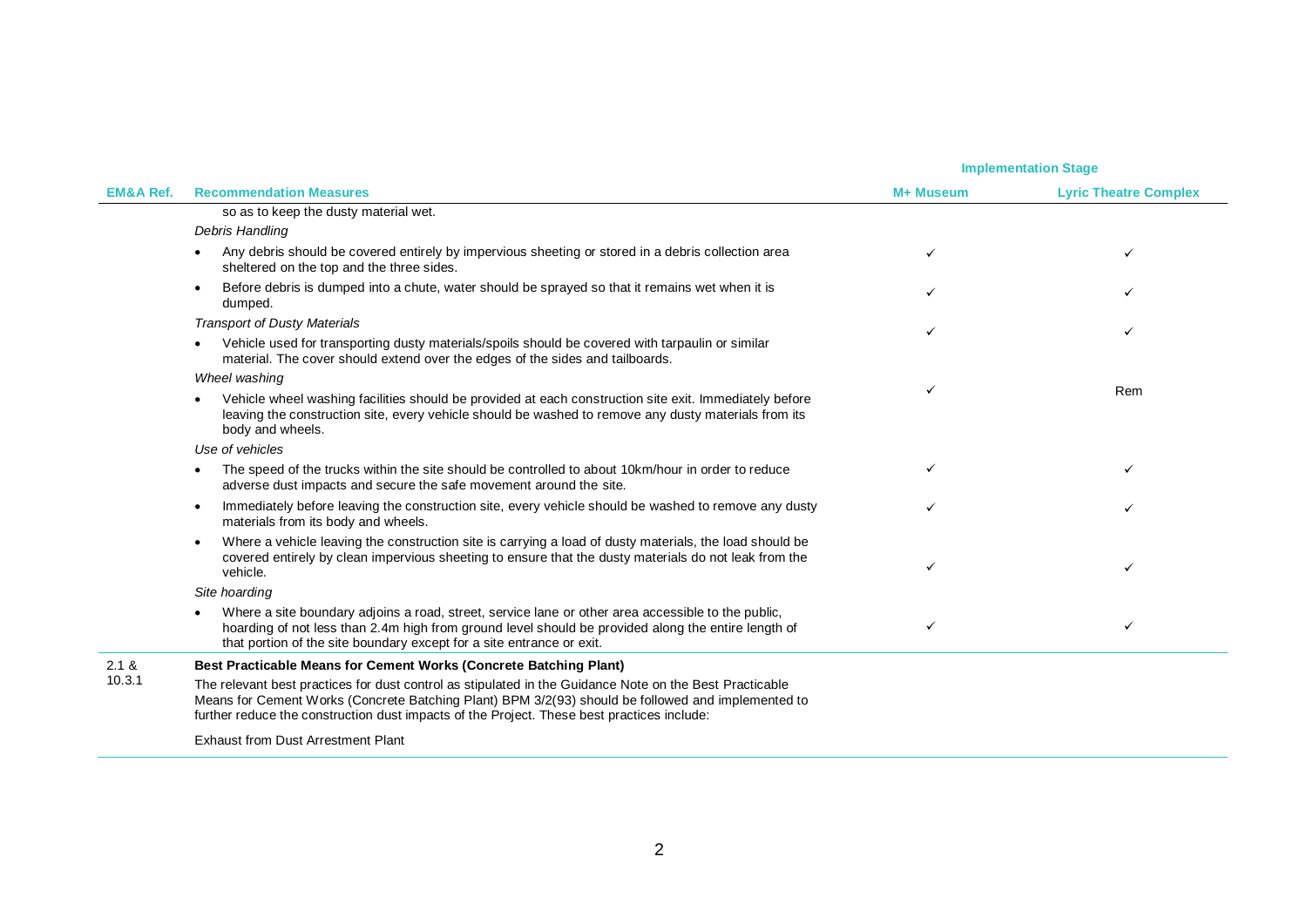|                      |                                                                                                                                                                                                                                                                                                                        |           | <b>Implementation Stage</b>  |  |
|----------------------|------------------------------------------------------------------------------------------------------------------------------------------------------------------------------------------------------------------------------------------------------------------------------------------------------------------------|-----------|------------------------------|--|
| <b>EM&amp;A Ref.</b> | <b>Recommendation Measures</b>                                                                                                                                                                                                                                                                                         | M+ Museum | <b>Lyric Theatre Complex</b> |  |
|                      | Wherever possible the final discharge point from particulate matter arrestment plant, where is not<br>necessary to achieve dispersion from residual pollutants, should be at low level to minimise the effect<br>on the local community in the case of abnormal emissions and to facilitate maintenance and inspection | ✓         | ✓                            |  |
|                      | <b>Emission Limits</b>                                                                                                                                                                                                                                                                                                 |           |                              |  |
|                      | All emissions to air, other than steam or water vapour, shall be colourless and free from persistent mist<br>or smoke                                                                                                                                                                                                  |           |                              |  |
|                      | Engineering Design/Technical Requirements                                                                                                                                                                                                                                                                              |           |                              |  |
|                      | As a general guidance, the loading, unloading, handling and storage of fuel, raw materials, products,<br>wastes or by-products should be carried out in a manner so as to prevent the release of visible dust<br>and/or other noxious or offensive emissions                                                           |           | ✓                            |  |
|                      | Non-Road Mobile Machinery (NRMM):                                                                                                                                                                                                                                                                                      |           |                              |  |
|                      | All NRMMs operating on-site which are subject to emission control of Air Pollution Control (Non-road Mobile<br>Machinery) (Emission) Regulation are approved/exempted (as the case may be) and affixed with the<br>requisite approval/exemption labels.                                                                |           | ✓                            |  |
|                      | <b>Noise Impact (Construction)</b>                                                                                                                                                                                                                                                                                     |           |                              |  |
| 3.1 &<br>10.4.1      | <b>Good Site Practice</b><br>Good site practice and noise management can significantly reduce the impact of construction site activities<br>on nearby NSRs. The following package of measures should be followed during each phase of<br>construction:                                                                 |           |                              |  |
|                      | only well-maintained plant to be operated on-site and plant should be serviced regularly during the<br>construction works:                                                                                                                                                                                             | ✓         | ✓                            |  |
|                      | machines and plant that may be in intermittent use to be shut down between work periods or should be<br>throttled down to a minimum;                                                                                                                                                                                   |           |                              |  |
|                      | plant known to emit noise strongly in one direction, should, where possible, be orientated to direct<br>noise away from the NSRs;                                                                                                                                                                                      |           |                              |  |
|                      | mobile plant should be sited as far away from NSRs as possible; and                                                                                                                                                                                                                                                    |           |                              |  |
|                      | material stockpiles and other structures to be effectively utilised, where practicable, to screen noise<br>from on-site construction activities.                                                                                                                                                                       |           | ✓                            |  |
| 3.1 &                | <b>Adoption of Quieter PME</b>                                                                                                                                                                                                                                                                                         |           |                              |  |
| 10.4.1               | The recommended quieter PME adopted in the assessment were taken from the EPD's QPME Inventory<br>and "Sound Power Levels of Other Commonly Used PME" are presented in Table 4.26 in the EIA report. It<br>should be noted that the silenced PME selected for assessment can be found in Hong Kong.                    |           | ✓                            |  |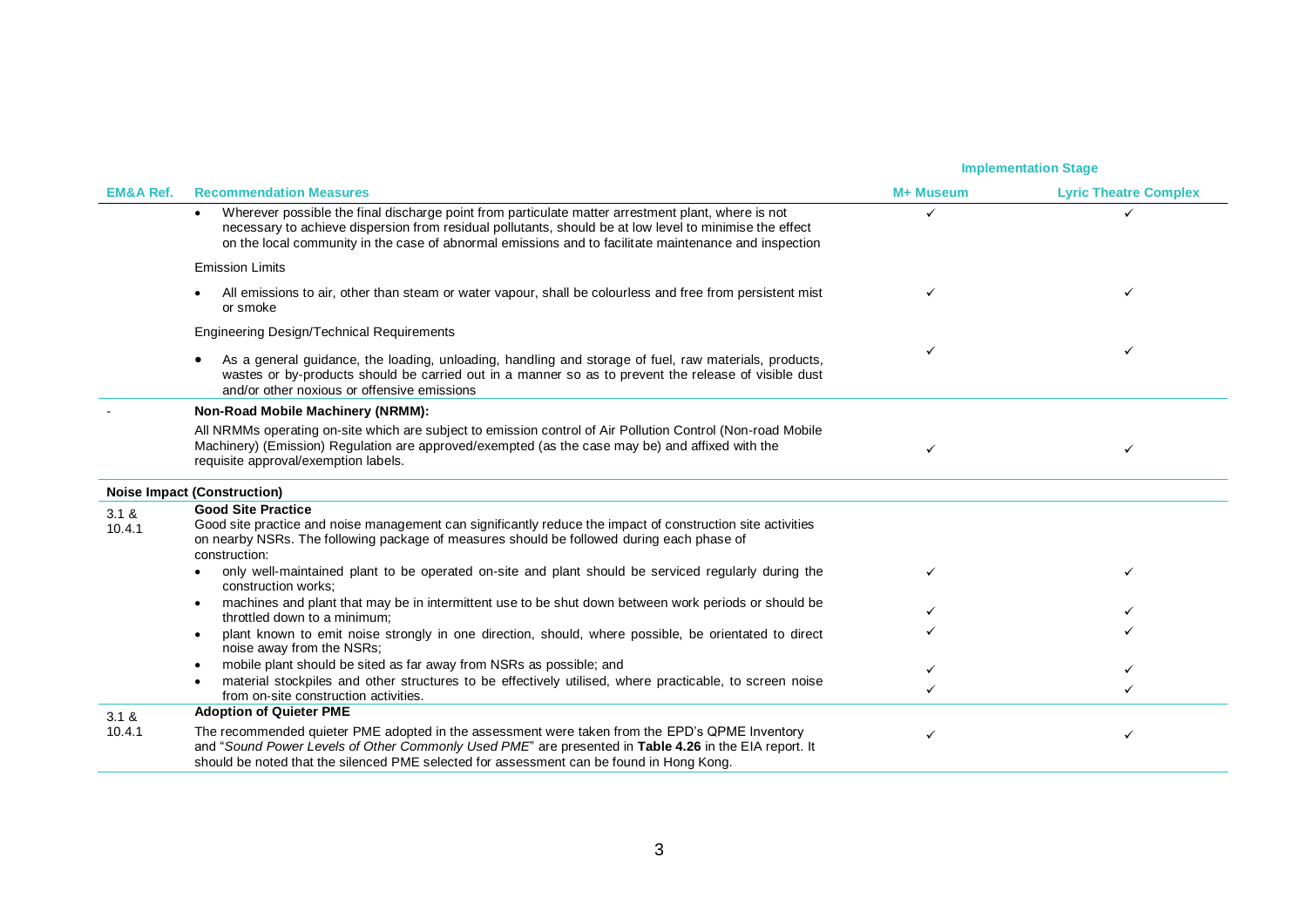|                      |                                                                                                                                                                                                                                                                                                                                                                                                                                                                                                                                         |           | <b>Implementation Stage</b>  |  |
|----------------------|-----------------------------------------------------------------------------------------------------------------------------------------------------------------------------------------------------------------------------------------------------------------------------------------------------------------------------------------------------------------------------------------------------------------------------------------------------------------------------------------------------------------------------------------|-----------|------------------------------|--|
| <b>EM&amp;A Ref.</b> | <b>Recommendation Measures</b>                                                                                                                                                                                                                                                                                                                                                                                                                                                                                                          | M+ Museum | <b>Lyric Theatre Complex</b> |  |
| 3.1 &<br>10.4.1      | Use of Movable Noise Barriers<br>Movable noise barriers can be very effective in screening noise from particular items of plant when<br>constructing the Project. Noise barriers located along the active works area close to the noise generating<br>component of a PME could produce at least 10 dB(A) screening for stationary plant and 5 dB(A) for mobile<br>plant provided the direct line of sight between the PME and the NSRs is blocked.                                                                                      | N/A       |                              |  |
| 3.1 &<br>10.4.1      | Use of Noise Enclosure/ Acoustic Shed<br>The use of noise enclosure or acoustic shed is to cover stationary PME such as air compressor and<br>concrete pump. With the adoption of the noise enclosure, the PME could be completely screened, and<br>noise reduction of 15 dB(A) can be achieved according to the EIAO Guidance Note No.9/2010.                                                                                                                                                                                          | N/A       | N/A                          |  |
| 3.1 &<br>10.4.1      | Use of Noise Insulating Fabric<br>Noise insulating fabric can also be adopted for certain PME (e.g. drill rig, pilling machine etc). The fabric<br>should be lapped such that there are no openings or gaps on the joints. According to the approved Tsim<br>Sha Tsui Station Northern Subway EIA report (AEIAR-127/2008), a noise reduction of 10 dB(A) can be<br>achieved for the PME lapped with the noise insulating fabric.                                                                                                        | N/A       | ✓                            |  |
| 3.1 &<br>10.4.1      | Scheduling of Construction Works outside School Examination Periods<br>During construction phase, the contractor should liaise with the educational institutions (including NSRs<br>LCS and CRGPS) to obtain the examination schedule and avoid the noisy construction activities during<br>school examination periods.                                                                                                                                                                                                                 | N/A       | N/A                          |  |
|                      | <b>Water Quality Impact (Construction)</b>                                                                                                                                                                                                                                                                                                                                                                                                                                                                                              |           |                              |  |
| 4.1 &                | Construction site runoff and drainage                                                                                                                                                                                                                                                                                                                                                                                                                                                                                                   |           |                              |  |
| 10.5.1               | The site practices outlined in ProPECC Note PN 1/94 should be followed as far as practicable in order to<br>minimise surface runoff and the chance of erosion. The following measures are recommended to protect<br>water quality and sensitive uses of the coastal area, and when properly implemented should be sufficient to<br>adequately control site discharges so as to avoid water quality impacts:                                                                                                                             |           |                              |  |
|                      | At the start of site establishment, perimeter cut-off drains to direct off-site water around the site should<br>be constructed with internal drainage works and erosion and sedimentation control facilities<br>implemented. Channels, earth bunds or sand bag barriers should be provided on site to direct storm<br>water to silt removal facilities. The design of the temporary on-site drainage system should be<br>undertaken by the WKCDA's Contractor prior to the commencement of construction;                                | ✓         | $\checkmark$                 |  |
|                      | Sand/silt removal facilities such as sand/silt traps and sediment basins should be provided to remove<br>$\bullet$<br>sand/silt particles from runoff to meet the requirements of the TM standards under the WPCO. The<br>design of efficient silt removal facilities should be based on the guidelines in Appendix A1 of ProPECC<br>Note PN 1/94. Sizes may vary depending upon the flow rate. The detailed design of the sand/silt traps<br>should be undertaken by the WKCDA's Contractor prior to the commencement of construction. |           | $\checkmark$                 |  |
|                      | All drainage facilities and erosion and sediment control structures should be regularly inspected and                                                                                                                                                                                                                                                                                                                                                                                                                                   | ✓         | <b>Obs</b>                   |  |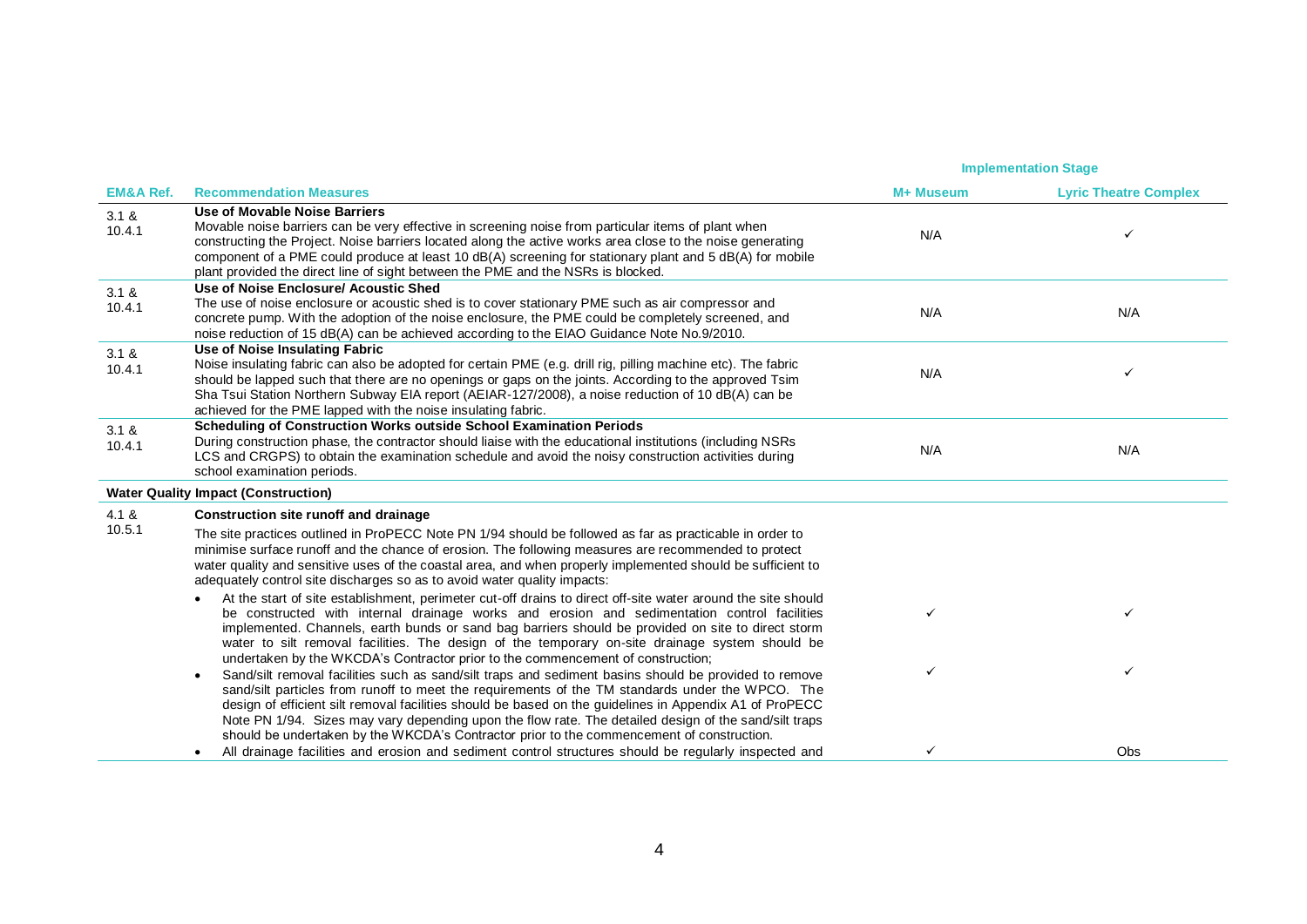|                      |                                                                                                                                                                                                                                                                                                                                                                                                                                                                                                                                                                                                                                                                                            | <b>Implementation Stage</b> |                              |
|----------------------|--------------------------------------------------------------------------------------------------------------------------------------------------------------------------------------------------------------------------------------------------------------------------------------------------------------------------------------------------------------------------------------------------------------------------------------------------------------------------------------------------------------------------------------------------------------------------------------------------------------------------------------------------------------------------------------------|-----------------------------|------------------------------|
| <b>EM&amp;A Ref.</b> | <b>Recommendation Measures</b>                                                                                                                                                                                                                                                                                                                                                                                                                                                                                                                                                                                                                                                             | M+ Museum                   | <b>Lyric Theatre Complex</b> |
|                      | maintained to ensure proper and efficient operation at all times and particularly during rainstorms.<br>Deposited silt and grit should be regularly removed, at the onset of and after each rainstorm to ensure<br>that these facilities are functioning properly at all times.<br>Measures should be taken to minimize the ingress of site drainage into excavations. If excavation of<br>trenches in wet periods is necessary, they should be dug and backfilled in short sections wherever<br>practicable. Water pumped out from foundation excavations should be discharged into storm drains via<br>silt removal facilities.                                                          | ✓                           | ✓                            |
|                      | All vehicles and plant should be cleaned before leaving a construction site to ensure no earth, mud,<br>$\bullet$<br>debris and the like is deposited by them on roads. An adequately designed and sited wheel washing<br>facility should be provided at construction site exit where practicable. Wash-water should have sand<br>and silt settled out and removed regularly to ensure the continued efficiency of the process. The<br>section of access road leading to, and exiting from, the wheel-wash bay to the public road should be<br>paved with sufficient backfall toward the wheel-wash bay to prevent vehicle tracking of soil and silty<br>water to public roads and drains. | $\checkmark$                | ✓                            |
|                      | Open stockpiles of construction materials or construction wastes on-site should be covered with<br>$\bullet$<br>tarpaulin or similar fabric during rainstorms. Measures should be taken to prevent the washing away of<br>construction materials, soil, silt or debris into any drainage system.                                                                                                                                                                                                                                                                                                                                                                                           | ✓                           | ✓                            |
|                      | Manholes (including newly constructed ones) should be adequately covered and temporarily sealed so<br>as to prevent silt, construction materials or debris being washed into the drainage system and<br>stormwater runoff being directed into foul sewers.                                                                                                                                                                                                                                                                                                                                                                                                                                 | $\checkmark$                | ✓                            |
|                      | Precautions should be taken at any time of the year when rainstorms are likely. Actions should be<br>$\bullet$<br>taken when a rainstorm is imminent or forecasted and actions to be taken during or after rainstorms<br>are summarized in Appendix A2 of ProPECC Note PN 1/94. Particular attention should be paid to the<br>control of silty surface runoff during storm events, especially for areas located near steep slopes.                                                                                                                                                                                                                                                         |                             | ✓                            |
|                      | Bentonite slurries used in piling or slurry walling should be reconditioned and reused wherever<br>practicable. Temporary enclosed storage locations should be provided on-site for any unused<br>bentonite that needs to be transported away after all the related construction activities are completed.<br>The requirements in ProPECC Note PN 1/94 should be adhered to in the handling and disposal of<br>bentonite slurries.                                                                                                                                                                                                                                                         | N/A                         | N/A                          |
|                      | <b>Barging facilities and activities</b>                                                                                                                                                                                                                                                                                                                                                                                                                                                                                                                                                                                                                                                   |                             |                              |
|                      | Recommendations for good site practices during operation of the proposed barging point include:                                                                                                                                                                                                                                                                                                                                                                                                                                                                                                                                                                                            |                             |                              |
|                      | All vessels should be sized so that adequate clearance is maintained between vessels and the seabed<br>in all tide conditions, to ensure that undue turbidity is not generated by turbulence from vessel<br>movement or propeller wash;                                                                                                                                                                                                                                                                                                                                                                                                                                                    | N/A                         | N/A                          |
|                      | Loading of barges and hoppers should be controlled to prevent splashing of material into the<br>surrounding water. Barges or hoppers should not be filled to a level that will cause the overflow of                                                                                                                                                                                                                                                                                                                                                                                                                                                                                       | N/A                         | N/A                          |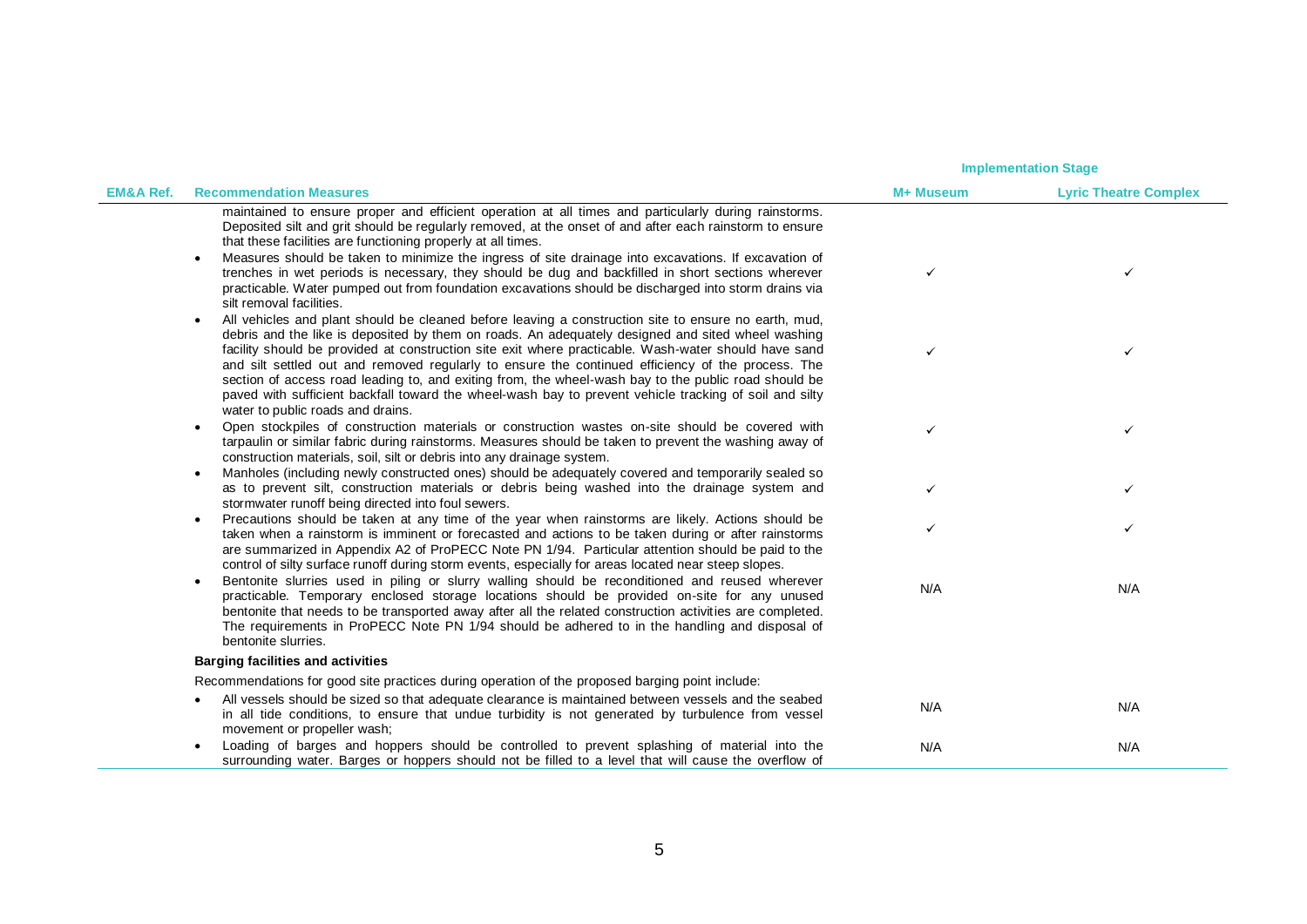|                      |                                                                                                                                                                                                                                                                                                                                                                                                                                                      |            | <b>Implementation Stage</b>  |
|----------------------|------------------------------------------------------------------------------------------------------------------------------------------------------------------------------------------------------------------------------------------------------------------------------------------------------------------------------------------------------------------------------------------------------------------------------------------------------|------------|------------------------------|
| <b>EM&amp;A Ref.</b> | <b>Recommendation Measures</b>                                                                                                                                                                                                                                                                                                                                                                                                                       | M+ Museum  | <b>Lyric Theatre Complex</b> |
|                      | materials or polluted water during loading or transportation;<br>All hopper barges should be fitted with tight fitting seals to their bottom openings to prevent leakage of<br>$\bullet$<br>material; and<br>Construction activities should not cause foam, oil, grease, scum, litter or other objectionable matter to<br>$\bullet$<br>be present on the water within the site.                                                                      | N/A<br>N/A | N/A<br>N/A                   |
| 4.1 &                | Sewage effluent from construction workforce                                                                                                                                                                                                                                                                                                                                                                                                          |            |                              |
| 10.5.1               | Temporary sanitary facilities, such as portable chemical toilets, should be employed on-site where<br>necessary to handle sewage from the workforce. A licensed contractor should be employed to provide<br>appropriate and adequate portable toilets and be responsible for appropriate disposal and maintenance.                                                                                                                                   | ✓          | ✓                            |
| 4.1 &                | <b>General construction activities</b>                                                                                                                                                                                                                                                                                                                                                                                                               |            |                              |
| 10.5.1               | Construction solid waste, debris and refuse generated on-site should be collected, handled and<br>disposed of properly to avoid entering any nearby storm water drain. Stockpiles of cement and other<br>construction materials should be kept covered when not being used.                                                                                                                                                                          |            |                              |
|                      | Oils and fuels should only be stored in designated areas which have pollution prevention facilities. To<br>$\bullet$<br>prevent spillage of fuels and solvents to any nearby storm water drain, all fuel tanks and storage areas<br>should be provided with locks and be sited on sealed areas, within bunds of a capacity equal to 110%<br>of the storage capacity of the largest tank. The bund should be drained of rainwater after a rain event. | ✓          |                              |
|                      | <b>Waste Management Implications (Construction)</b>                                                                                                                                                                                                                                                                                                                                                                                                  |            |                              |
| 6.1 &                | <b>Good Site Practices</b>                                                                                                                                                                                                                                                                                                                                                                                                                           |            |                              |
| 10.7.1               | Recommendations for good site practices during the construction activities include:                                                                                                                                                                                                                                                                                                                                                                  |            |                              |
|                      | Nomination of an approved person, such as a site manager, to be responsible for good site practices,<br>arrangements for collection and effective disposal to an appropriate facility, of all wastes generated at<br>the site                                                                                                                                                                                                                        |            |                              |
|                      | Training of site personnel in proper waste management and chemical handling procedures<br>$\bullet$                                                                                                                                                                                                                                                                                                                                                  |            |                              |
|                      | Provision of sufficient waste disposal points and regular collection of waste<br>$\bullet$                                                                                                                                                                                                                                                                                                                                                           |            |                              |
|                      | Appropriate measures to minimise windblown litter and dust/odour during transportation of waste by<br>$\bullet$<br>either covering trucks or by transporting wastes in enclosed containers                                                                                                                                                                                                                                                           |            |                              |
|                      | Provision of wheel washing facilities before the trucks leaving the works area so as to minimise dust<br>$\bullet$                                                                                                                                                                                                                                                                                                                                   |            |                              |
|                      | introduction to public roads<br>Well planned delivery programme for offsite disposal such that adverse environmental impact from<br>$\bullet$<br>transporting the inert or non-inert C&D materials is not anticipated                                                                                                                                                                                                                                |            |                              |
| 6.1 &                | <b>Waste Reduction Measures</b>                                                                                                                                                                                                                                                                                                                                                                                                                      |            |                              |
| 10.7.1               | Recommendations to achieve waste reduction include:                                                                                                                                                                                                                                                                                                                                                                                                  |            |                              |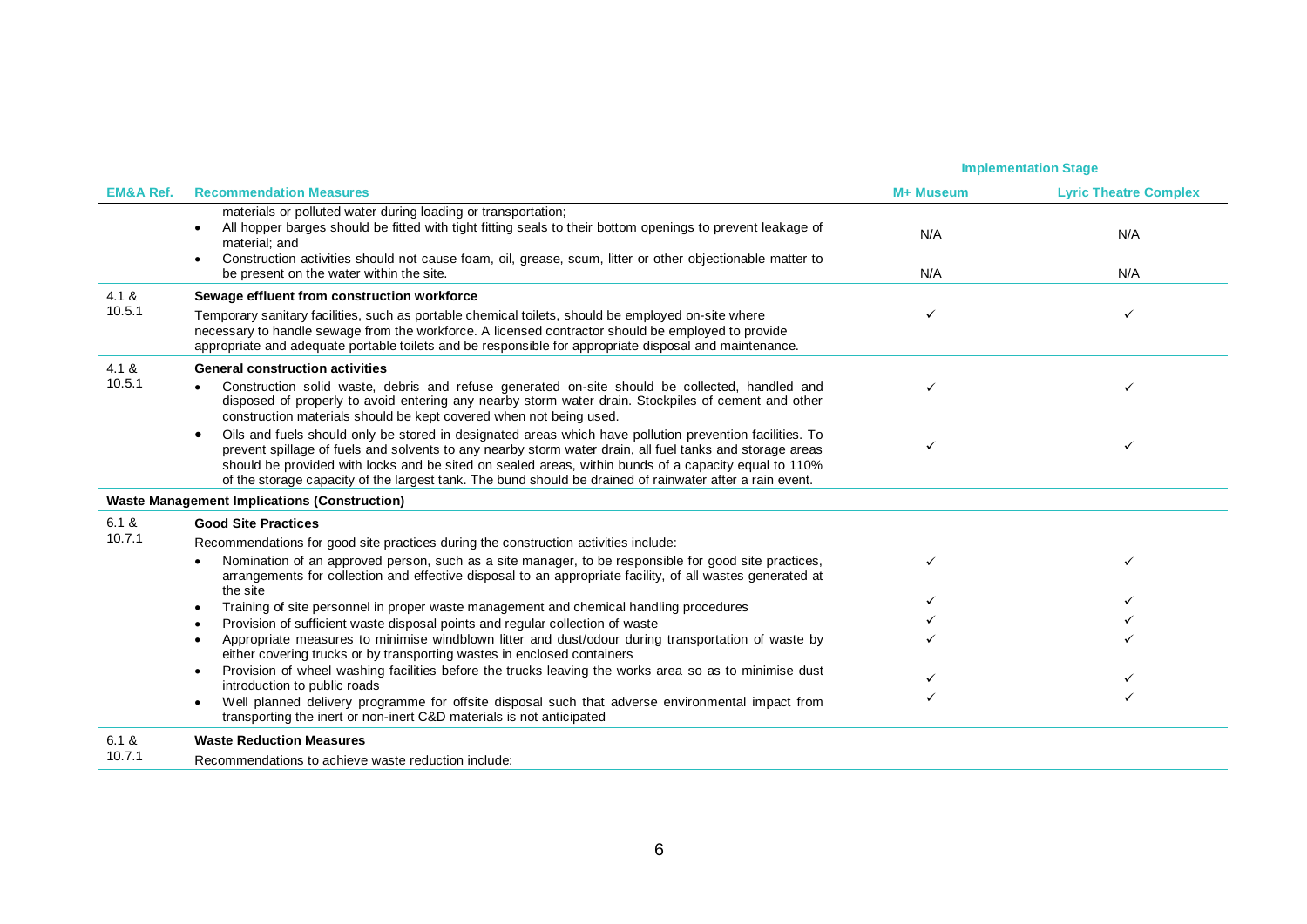|                      |                                                                                                                                                                                                                                                                                                                                                                                                                                    |           | <b>Implementation Stage</b>  |
|----------------------|------------------------------------------------------------------------------------------------------------------------------------------------------------------------------------------------------------------------------------------------------------------------------------------------------------------------------------------------------------------------------------------------------------------------------------|-----------|------------------------------|
| <b>EM&amp;A Ref.</b> | <b>Recommendation Measures</b>                                                                                                                                                                                                                                                                                                                                                                                                     | M+ Museum | <b>Lyric Theatre Complex</b> |
|                      | Sort inert C&D material to recover any recyclable portions such as metals<br>$\bullet$                                                                                                                                                                                                                                                                                                                                             |           |                              |
|                      | Segregation and storage of different types of waste in different containers or skips to enhance reuse or<br>$\bullet$<br>recycling of materials and their proper disposal                                                                                                                                                                                                                                                          |           |                              |
|                      | Encourage collection of recyclable waste such as waste paper and aluminium cans by providing<br>$\bullet$<br>separate labelled bins to enable such waste to be segregated from other general refuse generated by<br>the work force                                                                                                                                                                                                 |           |                              |
|                      | Proper site practices to minimise the potential for damage or contamination of inert C&D materials<br>$\bullet$                                                                                                                                                                                                                                                                                                                    |           |                              |
|                      | Plan the use of construction materials carefully to minimise amount of waste generated and avoid<br>$\bullet$<br>unnecessary generation of waste                                                                                                                                                                                                                                                                                   |           |                              |
| 6.1 &                | Inert and Non-inert C&D Materials                                                                                                                                                                                                                                                                                                                                                                                                  |           |                              |
| 10.7.1               | In order to minimise impacts resulting from collection and transportation of inert C&D material for off-site<br>disposal, the excavated materials should be reused on-site as fill material as far as practicable. In addition,<br>inert C&D material generated from excavation works could be reused as fill materials in local projects that<br>require public fill for reclamation.                                             |           |                              |
|                      | The surplus inert C&D material will be disposed of at the Government's PFRFs for beneficial use by<br>other projects in Hong Kong.                                                                                                                                                                                                                                                                                                 |           |                              |
|                      | Liaison with the CEDD Public Fill Committee (PFC) on the allocation of space for disposal of the inert<br>$\bullet$<br>C&D materials at PFRF is underway. No construction work is allowed to proceed until all issues on<br>management of inert C&D materials have been resolved and all relevant arrangements have been<br>endorsed by the relevant authorities including PFC and EPD.                                            |           |                              |
|                      | The C&D materials generated from general site clearance should be sorted on site to segregate any<br>$\bullet$<br>inert materials for reuse or disposal of at PFRFs whereas the non-inert materials will be disposed of at<br>the designated landfill site.                                                                                                                                                                        |           |                              |
|                      | In order to monitor the disposal of inert and non-inert C&D materials at respectively PFRFs and the<br>$\bullet$<br>designated landfill site, and to control fly-tipping, it is recommended that the Contractor should follow<br>the Technical Circular (Works) No.6/2010 for Trip Ticket System for Disposal of Construction &<br>Demolition Materials issued by Development Bureau. In addition, it is also recommended that the |           |                              |
|                      | Contractor should prepare and implement a Waste Management Plan detailing their various waste<br>arising and waste management practices in accordance with the relevant requirements of the<br>Technical Circular (Works) No. 19/2005 Environmental Management on Construction Site.                                                                                                                                               |           |                              |

• If chemical wastes are produced at the construction site, the Contractor will be required to register with the EPD as a chemical waste producer and to follow the guidelines stated in the "Code of Practice on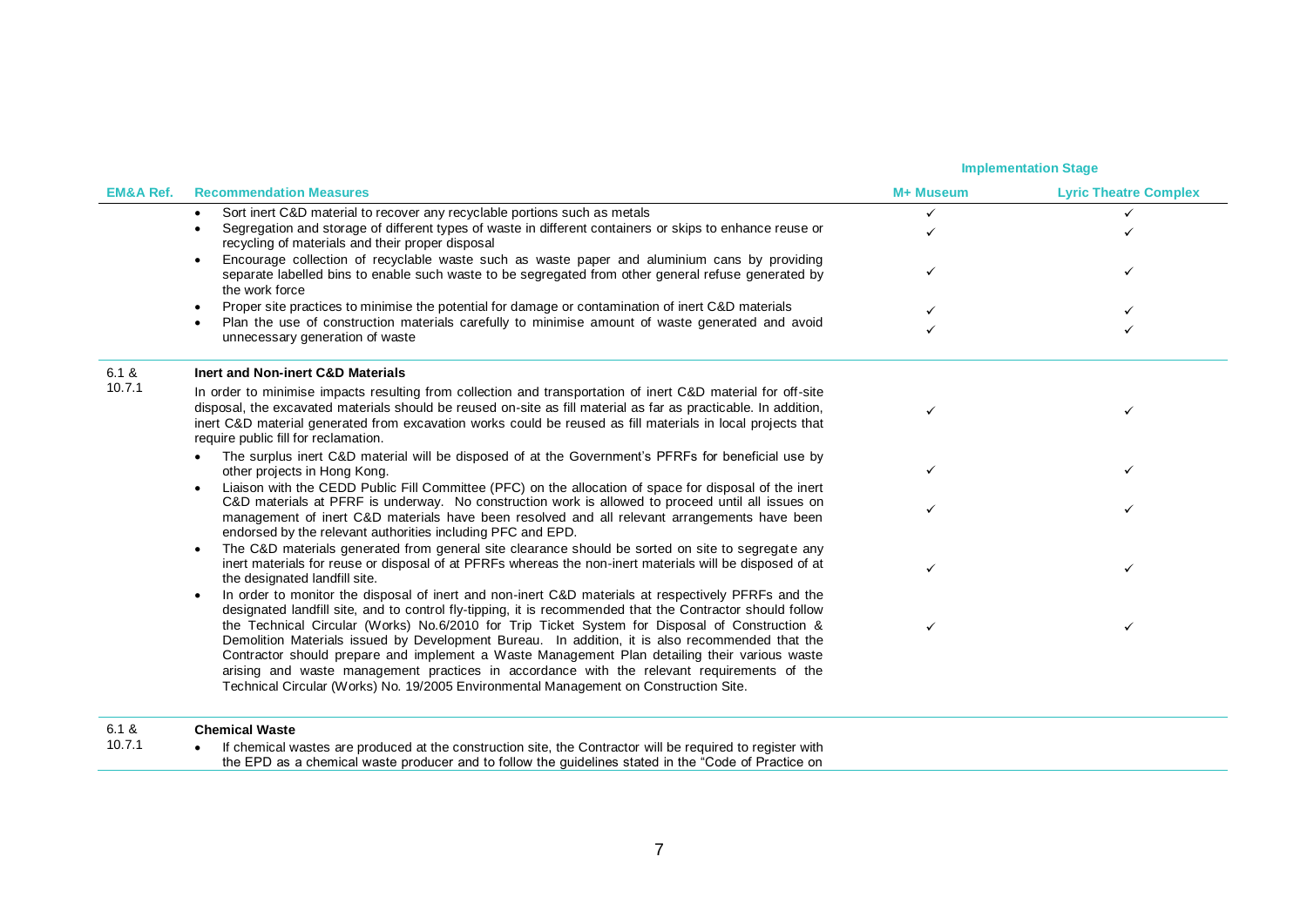|                      |                                                                                                                                                                                                                                                                                                                                                                                                                                                                                                                                                                                                                                                                                                                                    | <b>Implementation Stage</b> |                              |
|----------------------|------------------------------------------------------------------------------------------------------------------------------------------------------------------------------------------------------------------------------------------------------------------------------------------------------------------------------------------------------------------------------------------------------------------------------------------------------------------------------------------------------------------------------------------------------------------------------------------------------------------------------------------------------------------------------------------------------------------------------------|-----------------------------|------------------------------|
| <b>EM&amp;A Ref.</b> | <b>Recommendation Measures</b>                                                                                                                                                                                                                                                                                                                                                                                                                                                                                                                                                                                                                                                                                                     | M+ Museum                   | <b>Lyric Theatre Complex</b> |
|                      | the Packaging Labelling and Storage of Chemical Wastes". Good quality containers compatible with<br>the chemical wastes should be used, and incompatible chemicals should be stored separately.<br>Appropriate labels should be securely attached on each chemical waste container indicating the<br>corresponding chemical characteristics of the chemical waste, such as explosive, flammable, oxidizing,<br>irritant, toxic, harmful, corrosive, etc. The Contractor should use a licensed collector to transport and<br>dispose of the chemical wastes at the approved Chemical Waste Treatment Centre or other licensed<br>recycling facilities, in accordance with the Waste Disposal (Chemical Waste) (General) Regulation. | ✓                           | $\checkmark$                 |
|                      | Potential environmental impacts arising from the handling activities (including storage, collection,<br>$\bullet$<br>transportation and disposal of chemical waste) are expected to be minimal with the implementation of<br>appropriate mitigation measures as recommended.                                                                                                                                                                                                                                                                                                                                                                                                                                                       | ✓                           | ✓                            |
| 6.1 &                | <b>General Refuse</b>                                                                                                                                                                                                                                                                                                                                                                                                                                                                                                                                                                                                                                                                                                              |                             |                              |
| 10.7.1               | General refuse should be stored in enclosed bins or compaction units separated from inert C&D materials.<br>A reputable waste collector should be employed by the Contractor to remove general refuse from the site,<br>separately from inert C&D materials. Preferably an enclosed and covered area should be provided to<br>reduce the occurrence of 'wind blown' light material.                                                                                                                                                                                                                                                                                                                                                | ✓                           | ✓                            |
|                      | <b>Land Contamination (Construction)</b>                                                                                                                                                                                                                                                                                                                                                                                                                                                                                                                                                                                                                                                                                           |                             |                              |
| 7.1 &<br>10.8.1      | The potential for land contamination issues at the TST Fire Station due to its future relocation will be<br>confirmed by site investigation after land acquisition. Where necessary, mitigation measures for minimising<br>potential exposure to contaminated materials (if any) or remediation measures will be identified. If<br>contaminated land is identified (e.g., during decommissioning of fuel oil storage tanks) after the<br>commencement of works, mitigation measures are proposed in order to minimise the potentially adverse<br>effects on the health and safety of construction workers and impacts arising from the disposal of potentially<br>contaminated materials.                                          |                             |                              |
|                      | The following measures are proposed for excavation and transportation of contaminated material:                                                                                                                                                                                                                                                                                                                                                                                                                                                                                                                                                                                                                                    |                             |                              |
|                      | To minimize the chance for construction workers to come into contact with any contaminated materials,<br>$\bullet$<br>bulk earth-moving excavation equipment should be employed;                                                                                                                                                                                                                                                                                                                                                                                                                                                                                                                                                   | N/A                         | N/A                          |
|                      | Contact with contaminated materials can be minimised by wearing appropriate clothing and personal<br>$\bullet$<br>protective equipment such as gloves and masks (especially when interacting directly with<br>contaminated material), provision of washing facilities and prohibition of smoking and eating on site;<br>Stockpiling of contaminated excavated materials on site should be avoided as far as possible;<br>$\bullet$<br>The use of contaminated soil for landscaping purpose should be avoided unless pre-treatment was<br>$\bullet$                                                                                                                                                                                 | N/A                         | N/A                          |
|                      |                                                                                                                                                                                                                                                                                                                                                                                                                                                                                                                                                                                                                                                                                                                                    | N/A                         | N/A                          |
|                      |                                                                                                                                                                                                                                                                                                                                                                                                                                                                                                                                                                                                                                                                                                                                    | N/A                         | N/A                          |
|                      | carried out:                                                                                                                                                                                                                                                                                                                                                                                                                                                                                                                                                                                                                                                                                                                       |                             |                              |
|                      | Vehicles containing any contaminated excavated materials should be suitably covered to reduce dust<br>$\bullet$                                                                                                                                                                                                                                                                                                                                                                                                                                                                                                                                                                                                                    | N/A                         | N/A                          |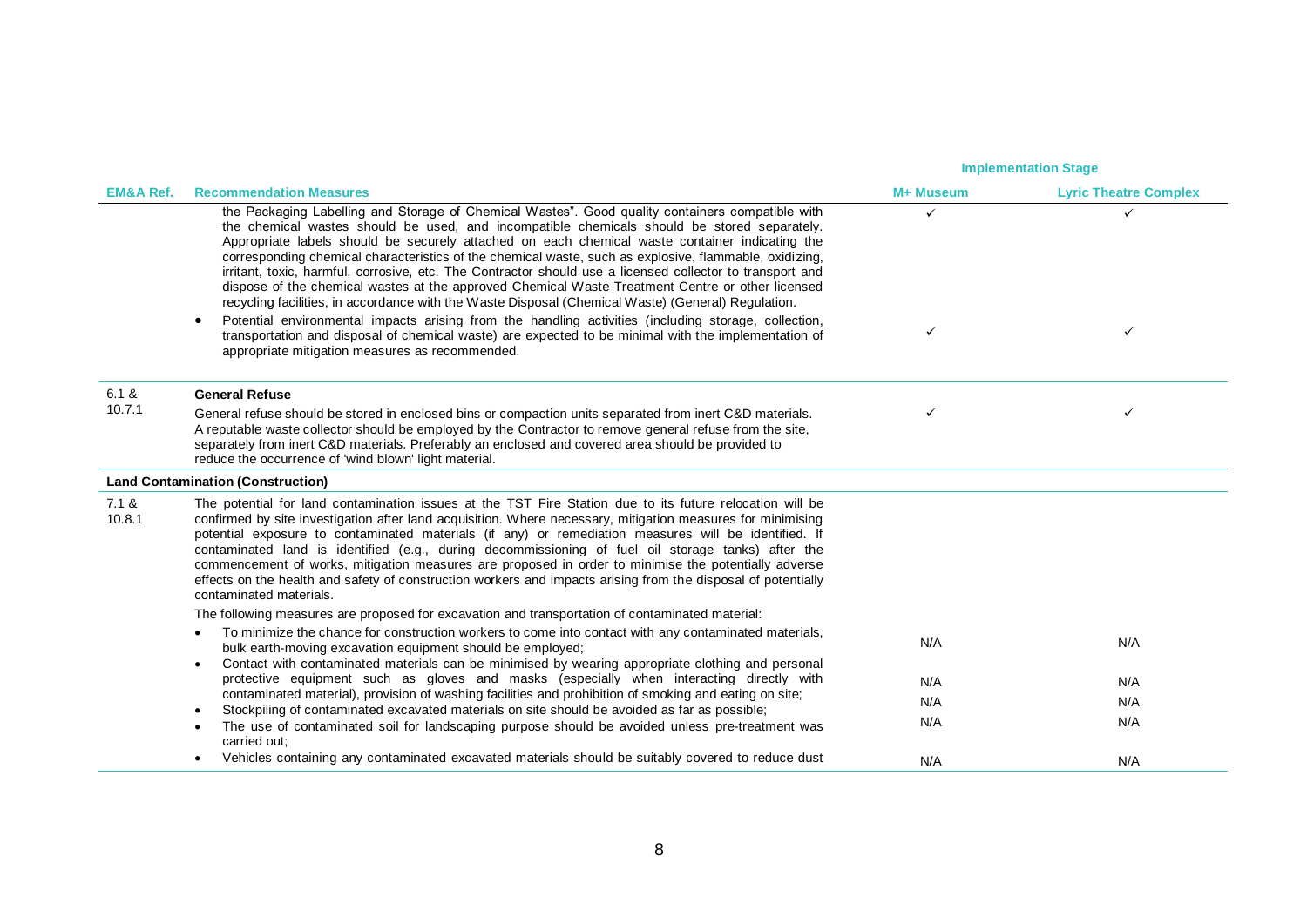|                           |                                                                                                                                                                                                                                                                                                                                                                     | <b>Implementation Stage</b> |                              |
|---------------------------|---------------------------------------------------------------------------------------------------------------------------------------------------------------------------------------------------------------------------------------------------------------------------------------------------------------------------------------------------------------------|-----------------------------|------------------------------|
| <b>EM&amp;A Ref.</b>      | <b>Recommendation Measures</b>                                                                                                                                                                                                                                                                                                                                      | M+ Museum                   | <b>Lyric Theatre Complex</b> |
|                           | emissions and/or release of contaminated wastewater:                                                                                                                                                                                                                                                                                                                | N/A                         | N/A                          |
|                           | Truck bodies and tailgates should be sealed to stop any discharge;<br>$\bullet$<br>Only licensed waste haulers should be used to collect and transport contaminated material to<br>$\bullet$<br>treatment/disposal site and should be equipped with tracking system to avoid fly tipping;                                                                           | N/A                         | N/A                          |
|                           | Speed control for trucks carrying contaminated materials should be exercised;<br>$\bullet$                                                                                                                                                                                                                                                                          | N/A                         | N/A                          |
|                           | Observe all relevant regulations in relation to waste handling, such as Waste Disposal Ordinance (Cap<br>$\bullet$<br>354), Waste Disposal (Chemical Waste) (General) Regulation (Cap 354) and obtain all necessary<br>permits where required; and                                                                                                                  | N/A                         | N/A                          |
|                           | Maintain records of waste generation and disposal quantities and disposal arrangements.                                                                                                                                                                                                                                                                             | N/A                         | N/A                          |
|                           | <b>Ecological Impact (Construction)</b>                                                                                                                                                                                                                                                                                                                             |                             |                              |
|                           | No mitigation measure is required.                                                                                                                                                                                                                                                                                                                                  |                             |                              |
|                           | Landscape and Visual Impact (Construction)                                                                                                                                                                                                                                                                                                                          |                             |                              |
| Table 9.1 &<br>10.8 (CM1) | Trees should be retained in situ on site as far as possible. Should tree removal be unavoidable due to<br>construction impacts, trees will be transplanted or felled with reference to the stated criteria in the Tree<br>Removal Applications to be submitted to relevant government departments for approval in accordance to<br>ETWB TCW No. 29/2004 and 3/2006. | N/A                         | N/A                          |
| Table 9.1 &<br>10.8 (CM2) | Compensatory tree planting shall be incorporated to the proposed project and maximize the new tree.<br>shrubs and other vegetation planting to compensate tree felled and vegetation removed. Also,<br>implementation of compensatory planting should be of a ratio not less than 1:1 in terms of quality and<br>quantity within the site.                          | N/A                         | N/A                          |
| Table 9.1 &<br>10.8 (CM3) | Buffer trees for screening purposes to soften the hard architectural and engineering structures and facilities.                                                                                                                                                                                                                                                     | N/A                         | N/A                          |
| Table 9.1 &<br>10.8 (CM4) | Softscape treatments such as vertical green wall panel /planting of climbing and/or weeping plants, etc, to<br>maximize the green coverage and soften the hard architectural and engineering structures and facilities.                                                                                                                                             | N/A                         | N/A                          |
| Table 9.1 &<br>10.8 (CM5) | Roof greening by means of intensive and extensive green roof to maximize the green coverage and<br>improve aesthetic appeal and visual quality of the building/structure.                                                                                                                                                                                           | N/A                         | N/A                          |
| Table 9.1 &<br>10.8 (CM6) | Sensitive streetscape design should be incorporated along all new roads and streets.                                                                                                                                                                                                                                                                                | N/A                         | N/A                          |
| Table 9.1 &<br>10.8 (CM7) | Structure, ornamental planting shall be provided along amenity strips to enhance the landscape quality.                                                                                                                                                                                                                                                             | N/A                         | N/A                          |
| Table 9.1 &<br>10.8 (CM8) | Landscape design shall be incorporated to architectural and engineering structures in order to provide<br>aesthetically pleasing designs.                                                                                                                                                                                                                           | N/A                         | N/A                          |